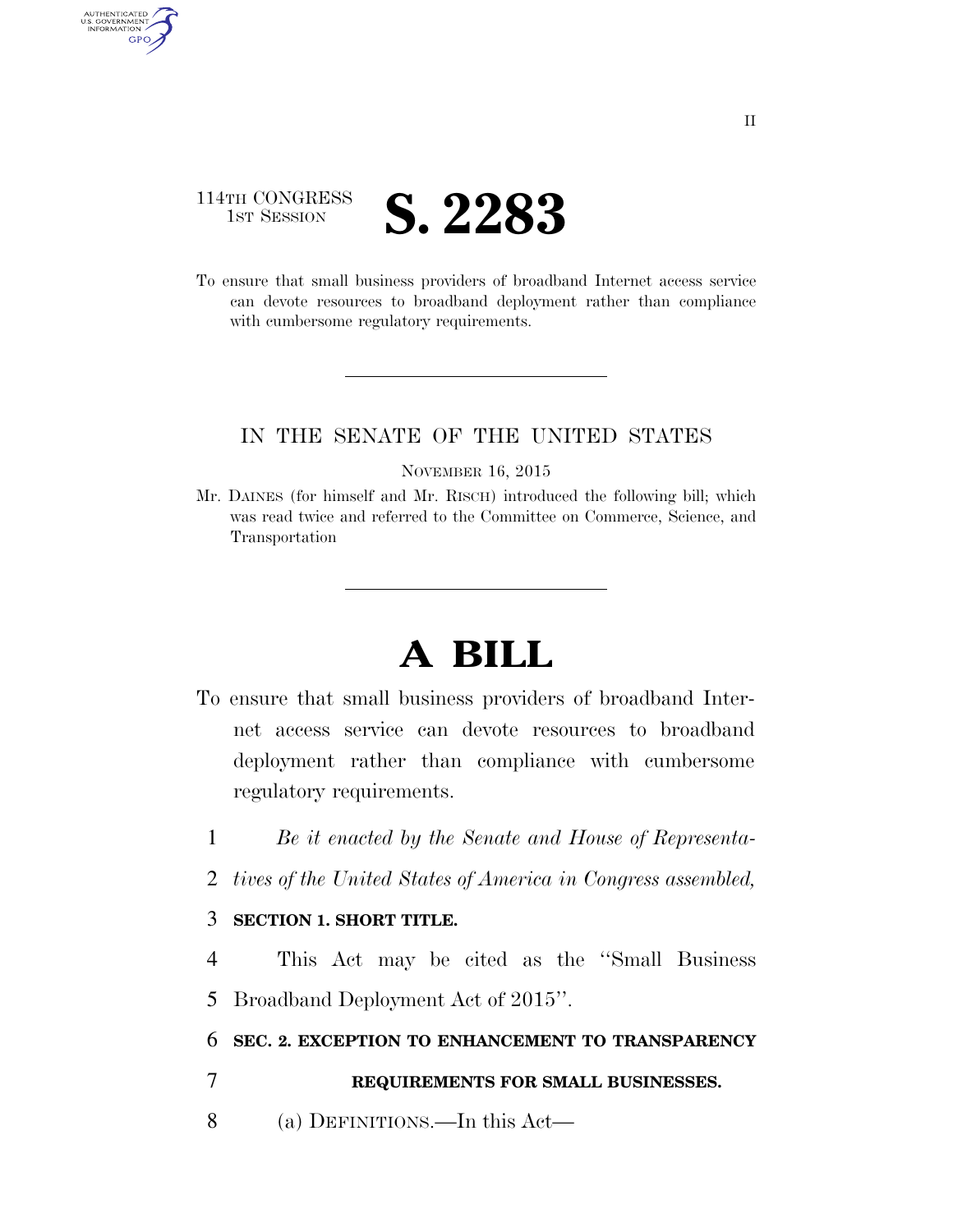(1) the term ''broadband Internet access serv-

| $\overline{2}$ | $\text{ice}^{\prime\prime}$ —                           |
|----------------|---------------------------------------------------------|
| 3              | (A) means a mass-market retail service by               |
| $\overline{4}$ | wire or radio that provides the capability to           |
| 5              | transmit data to and receive data from all or           |
| 6              | substantially all Internet endpoints, including         |
| 7              | any capability that is incidental to and enables        |
| 8              | the operation of the communications service;            |
| 9              | and                                                     |
| 10             | (B) does not include dial-up Internet ac-               |
| 11             | cess service; and                                       |
| 12             | $(2)$ the term "small business" means any pro-          |
| 13             | vider of broadband Internet access service that has     |
| 14             | not more than—                                          |
| 15             | $(A)$ 1,500 employees; or                               |
| 16             | $(B)$ 500,000 subscribers.                              |
| 17             | (b) EXCEPTION FOR SMALL BUSINESSES.—The en-             |
| 18             | hancements to the transparency rule of the Federal Com- |
| 19             | munications Commission under section 8.3 of title 47,   |
| 20             | Code of Federal Regulations, as described in paragraphs |
| 21             | 162 through 184 of the Report and Order on Remand,      |

nications Commission with regard to protecting and pro-

Declaratory Ruling, and Order of the Federal Commu-